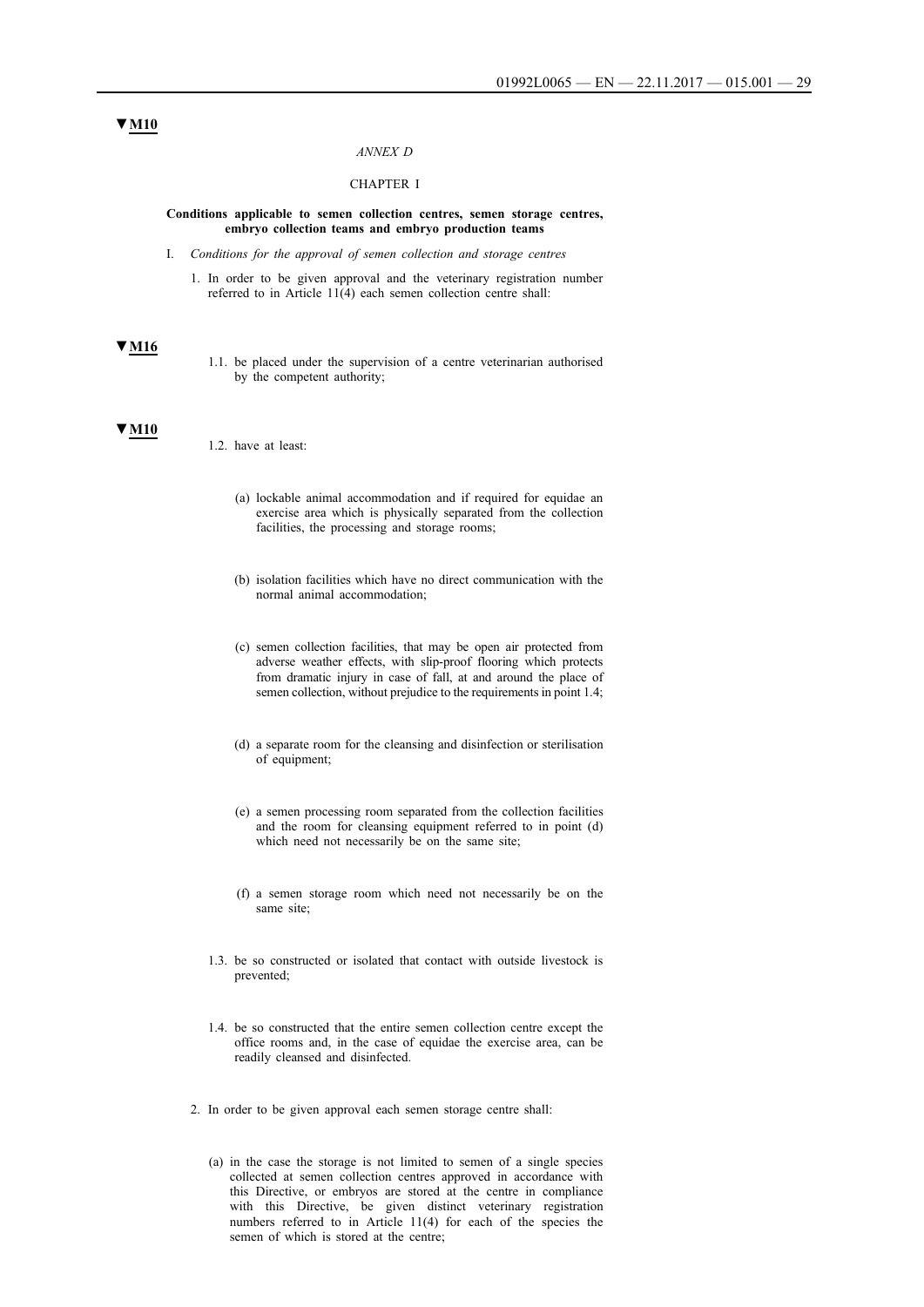- (b) be placed under the permanent supervision of a centre veterinarian authorised by the competent authority;
- (c) have a semen storage room furnished with the necessary installation to store the semen and/or the embryos, which is so constructed that it protects those products and the installation from adverse weather and environment effects;
- (d) be so constructed that contact with outside livestock or other animals is prevented;
- (e) be so constructed that the entire centre except the office rooms and, in the case of equidae the exercise area, can be readily cleansed and disinfected;
- (f) be so constructed that unauthorised access of people is effectively prevented.
- II. *Conditions for the supervision of semen collection and storage centres*
	- 1. Semen collection centres shall:
		- 1.1. be supervised to ensure that:
			- (a) they contain only animals of the species whose semen is to be collected;

Other domestic animals may none the less also be admitted, provided that they present no risk of infection to those species whose semen is to be collected, and that they comply with the conditions laid down by the centre veterinarian.

If in the case of equidae the semen collection centre shares a site with an artificial insemination or service centre, then female equidae (mares) and uncastrated male equidae (stallions) for teasing or natural service shall be admitted provided that they meet the requirements of points 1.1, 1.2, 1.3 and 1.4 of Section I of Chapter II;

- (b) the entry of unauthorised persons is prevented and that authorised visitors are required to comply with the conditions laid down by the centre veterinarian;
- (c) only competent staff is employed who have received adequate training on disinfection and hygiene techniques to prevent the spread of disease;
- 1.2. be monitored to ensure that:
	- (a) records are kept which show:
		- (i) the species, breed, date of birth and identification of each animal present in the centre;
		- (ii) any movement of animals entering or leaving the centre;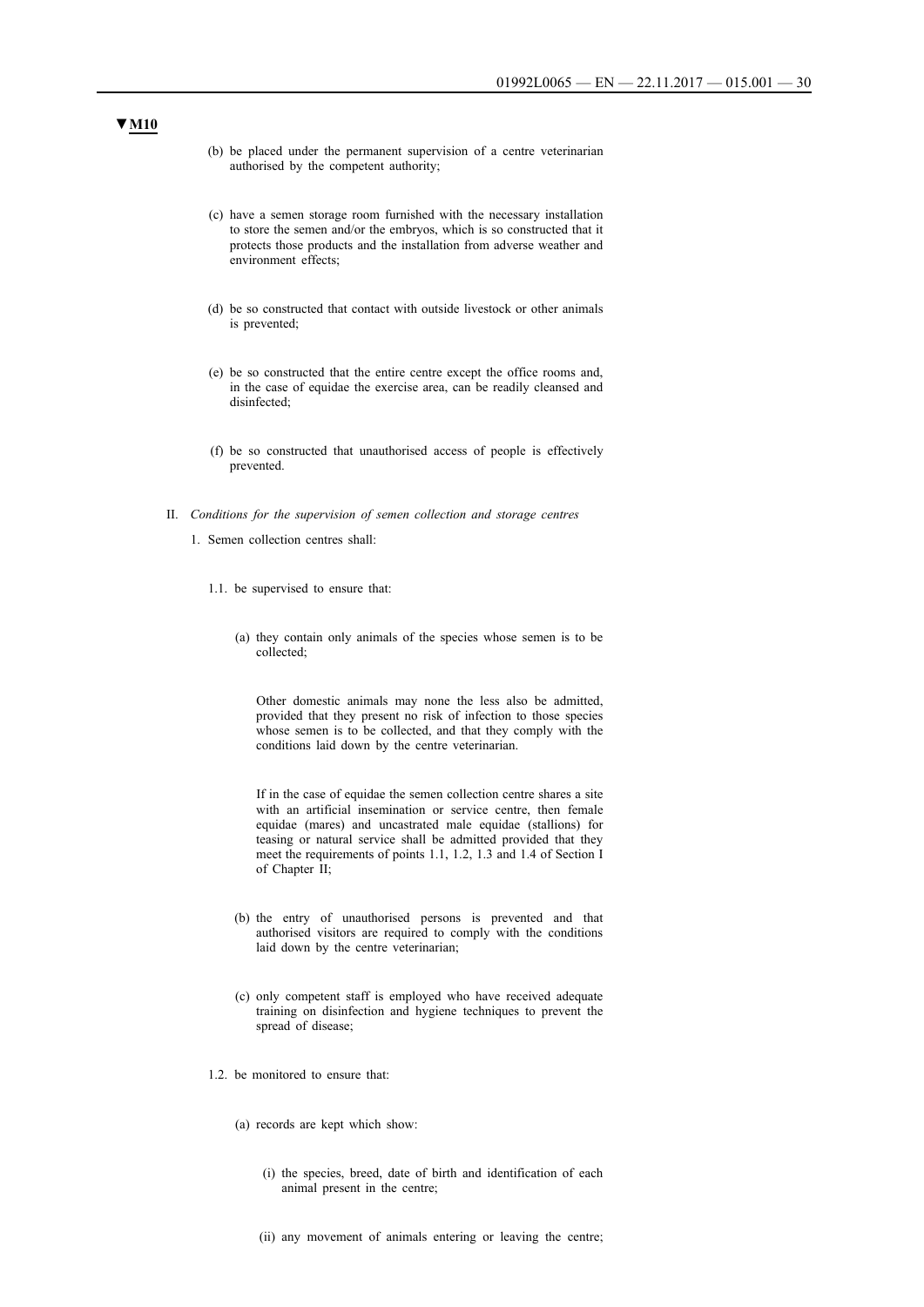- (iii) the health history and all diagnostic tests and the results thereof, treatments and vaccinations carried out on animals kept;
- (iv) the date of collecting and processing semen;
- (v) the destination of semen;
- (vi) the storage of semen;
- (b) none of the animals kept in the centre is used for natural breeding at least 30 days prior to the date of the first semen collection and during the collection period;
- (c) the collection, processing and storage of semen is carried out only in premises set aside for these purposes;
- (d) all instruments which come into contact with the semen or the donor animal during collection and processing are properly disinfected or sterilised prior to use, except for instruments which are new, disposable and discarded after use (single-use instruments);

Where, in the case of equidae, the collection centre shares a site with an artificial insemination centre or a service centre, there shall be a strict separation between the semen and instruments and equipment for artificial insemination or natural service and instruments and equipment coming into contact with donor animals or other animals kept in the collection centre;

- (e) products of animal origin used in the processing of semen, including diluents, additives or extenders, are obtained from sources which present no animal health risk or are so treated prior to use that such risk is prevented;
- (f) cryogenic agents used for the preservation or storage of semen have not been previously used for other products of animal origin;
- (g) storage containers and transport containers are either properly disinfected or sterilised before the commencement of each filling operation, except for containers which are new, disposable and discarded after use (single-use containers);
- (h) each individual dose of semen or each ejaculate of fresh semen intended for further processing is clearly marked in such a way that the date of collection of the semen, the species, the breed and identification of the donor animal and the approval number of the semen collection centre can be readily established;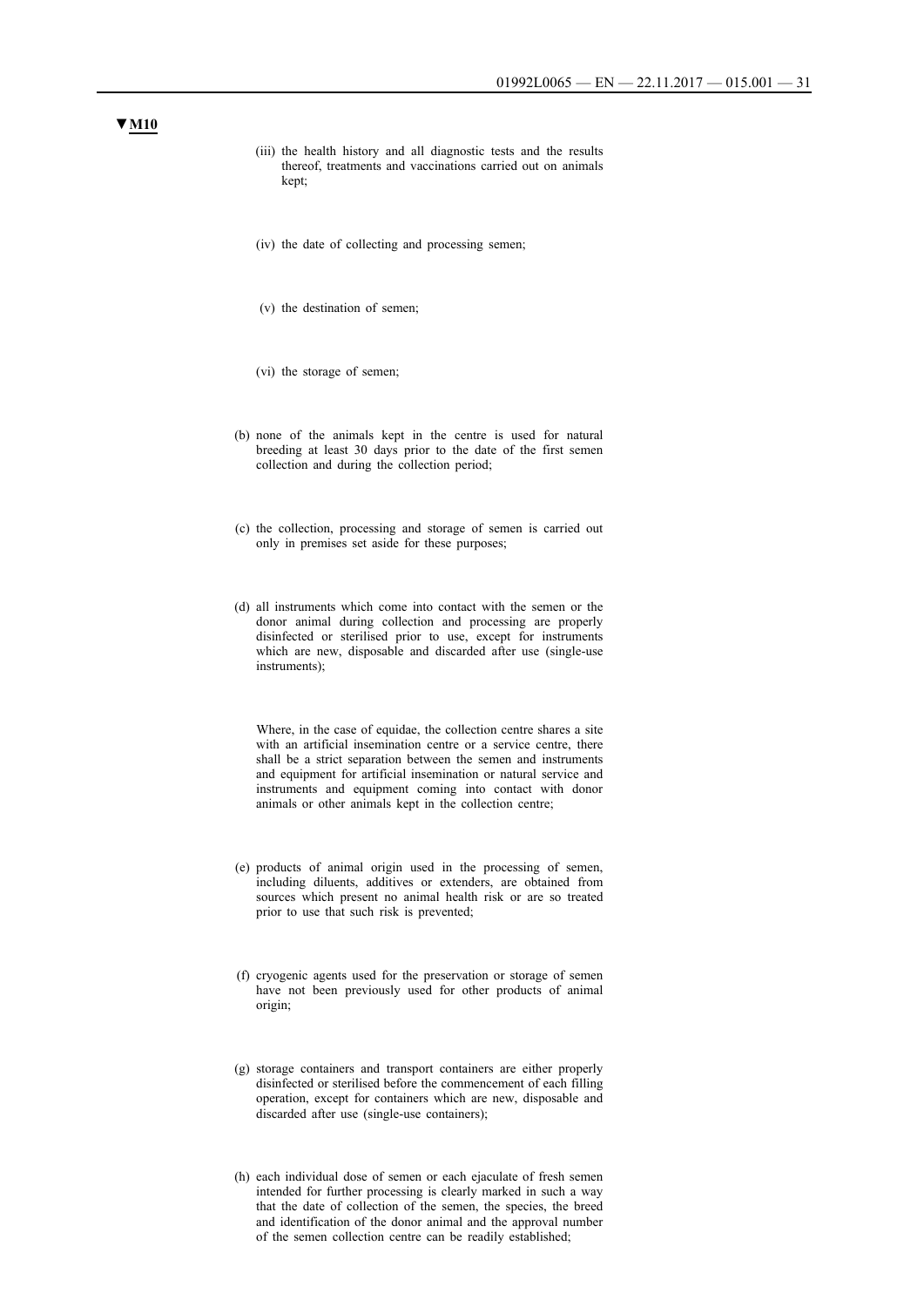- 1.3. be inspected by an official veterinarian during the breeding season at least once every calendar year in the case of animals with seasonal breeding and twice every calendar year in the case of a non-seasonal reproduction in order to consider and verify, where necessary on the base of records, standard operating procedures and internal audits, all matters relating to the conditions of approval, supervision and monitoring.
- 2. Semen storage centres shall:
	- 2.1. be supervised to ensure that:
		- (a) the status of the donor animals whose semen is stored at the centre complies with the requirements of this Directive;
		- (b) the requirements laid down in points 1.1(b) and (c) are complied with:
		- (c) records are kept of all movement of semen entering and leaving the storage centre;
	- 2.2. be monitored that:
		- (a) only semen collected in and coming from approved semen collection or storage centres and transported in conditions offering every possible health guarantee, having had no contact with semen not complying with this Directive, is brought into an approved semen storage centre;
		- (b) storage of semen takes place only on the premises set aside for the purpose and under strict conditions of hygiene;
		- (c) all instruments which come into contact with the semen are properly disinfected or sterilised prior to use, except for single-use instruments;
		- (d) storage containers and transport containers are either properly disinfected or sterilised before the commencement of each filling operation, except for single-use containers;
		- (e) cryogenic agents used for preservation or storage of semen have not been previously used for other products of animal origin;
		- (f) each individual dose of semen is clearly marked in such a way that the date of collection of the semen, the species, the breed and identification of the donor animal, the approval number of the semen collection centre can be readily established; each Member State shall communicate to the Commission and other Member States the characteristics and form of the marking used in its territory;
	- 2.3. by way of derogation from point 2.2(a), the storage of embryos in the approved semen storage centre is authorised provided they meet the requirements of this Directive and are stored in separate storage containers;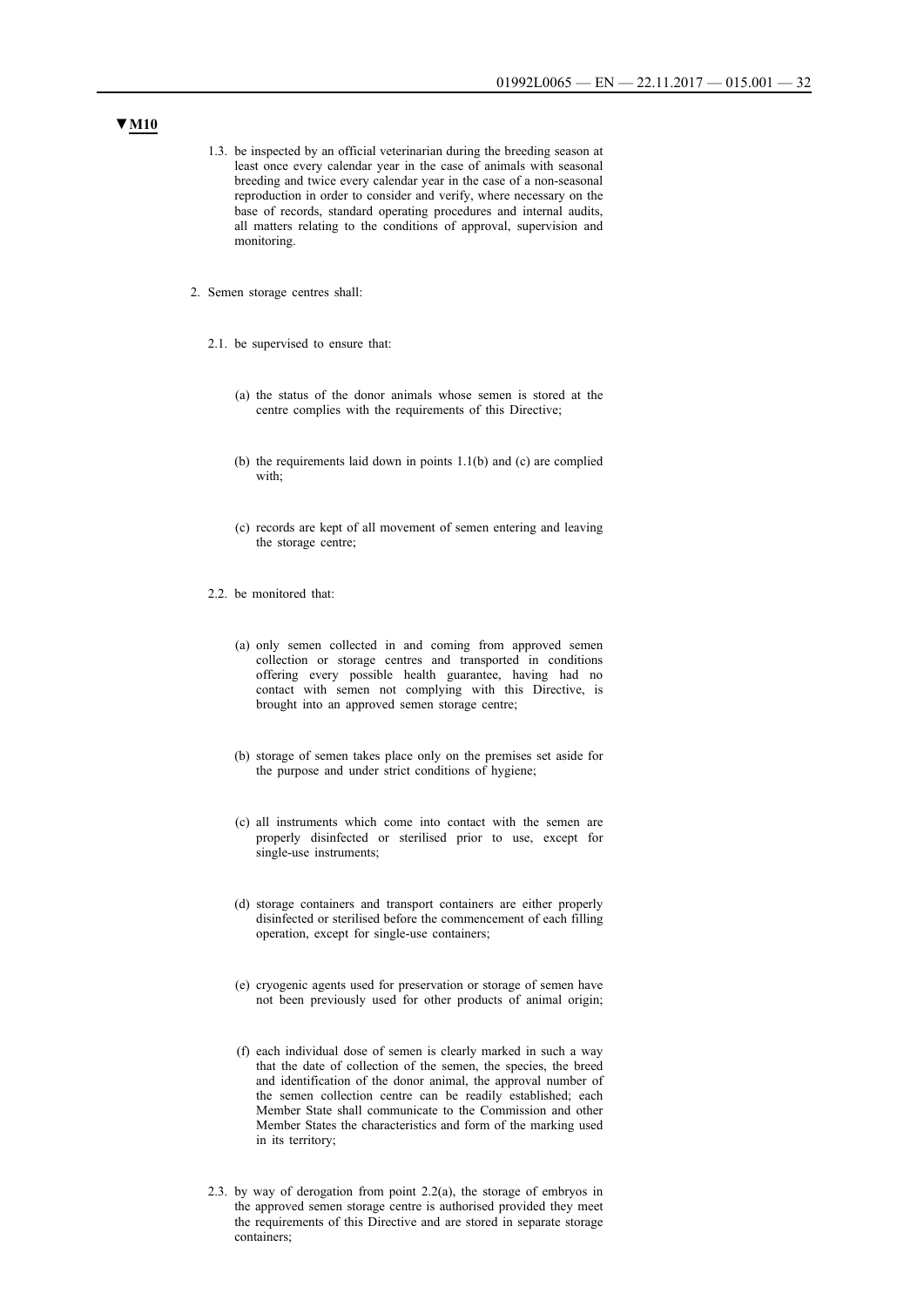- 2.4. be inspected by an official veterinarian at least twice every calendar year in order to consider and verify, where necessary based on records, standard operating procedures and internal audits, all matters relating to the conditions of approval, supervision and monitoring.
- III. *Conditions for the approval and the supervision of embryo collection teams and embryo production teams*
	- 1. In order to be given approval each embryo collection team shall comply with the following requirements:
		- 1.1. the collection, processing and storage of embryos shall be carried out either by a team veterinarian or under his responsibility by one or more technicians who are competent and trained by the team veterinarian in methods and techniques of hygiene and in techniques and principles of disease control;
		- 1.2. the team veterinarian shall be responsible for all team operations, including amongst others:
			- (a) verification of the identity and health status of the donor animal;
			- (b) sanitary handling and surgery of donor animals;
			- (c) disinfection and hygienic procedures;
			- (d) keeping records which shows:
				- (i) the species, breed, date of birth and identification of each donor animal;
				- (ii) the health history and all diagnostic tests and the results thereof, treatments and vaccinations carried out on donor animals;
				- (iii) the place and date of collecting, processing and storing of oocytes, ova and embryos;
				- (iv) the identification of embryos and details of their destination if known;
		- 1.3. the team shall be placed under the general supervision of the official veterinarian, who shall inspect it at least once every calendar year to ensure, where necessary based on records, standard operating procedures and internal audits, compliance with the sanitary conditions regarding collection, processing and storage of embryos and to verify all matters relating to the conditions of approval and supervision;
		- 1.4. the team shall have at its disposal a permanently sited laboratory or a mobile laboratory where embryos can be examined, processed and packed, consisting of at least a work surface, an optical or stereo microscope and cryogenic equipment where necessary;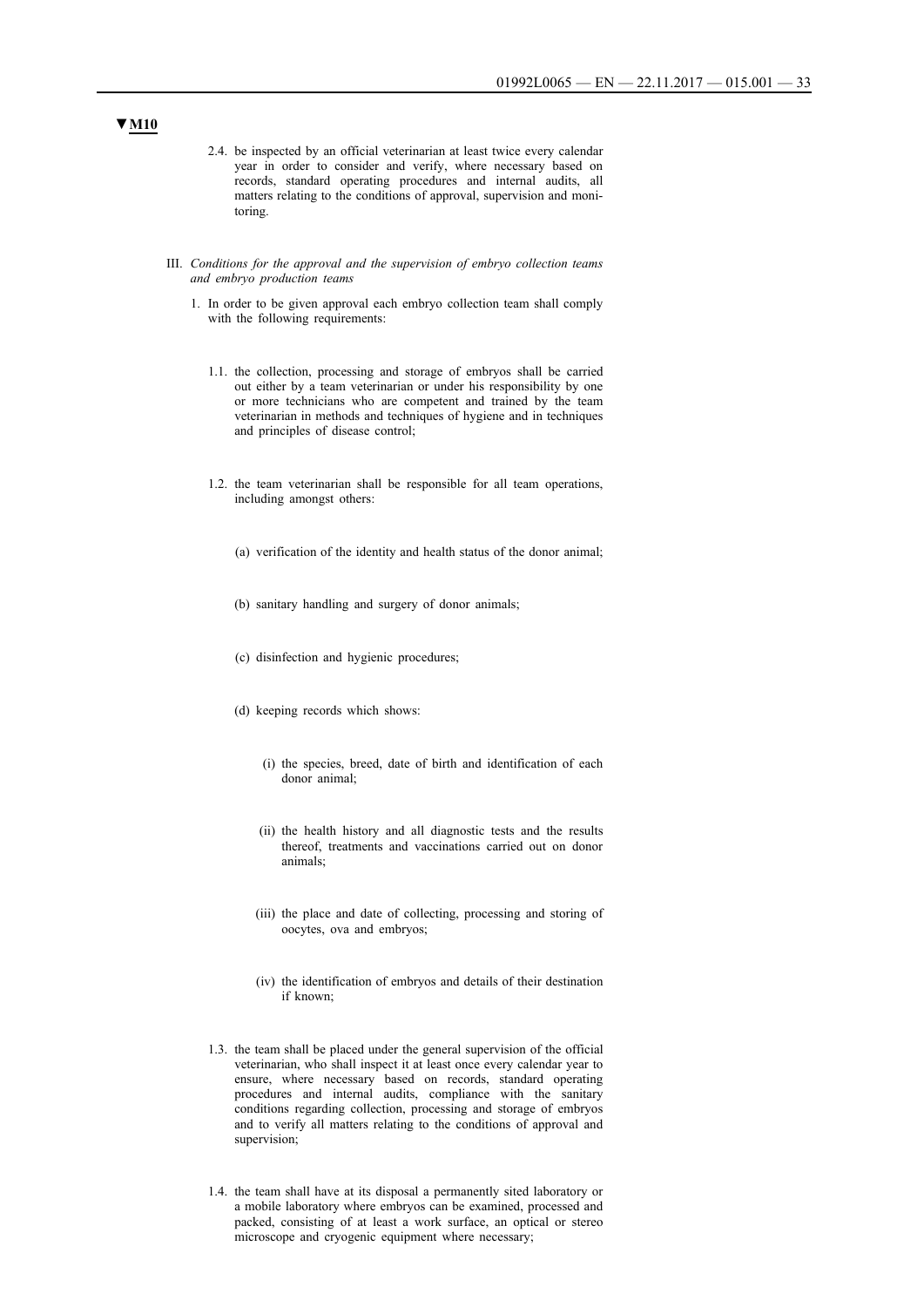- 1.5. in the case of a permanently sited laboratory, it shall have:
	- (a) a room where embryos can be processed which is physically separate from the area used to handle the donor animals during collection;
	- (b) a room or area for cleansing and sterilising instruments, except when using only single-use equipment;
	- (c) a room for storing embryos;
- 1.6. in the case of a mobile laboratory, it shall:
	- (a) have a specially equipped part of the vehicle consisting of two separate sections:
		- (i) one for the examination and processing of embryos which shall be a clean section; and
		- (ii) the other for accommodating equipment and materials used in contact with the donor animals;
	- (b) use only single-use equipment, unless the sterilisation of its equipment and the provision of fluids and other products necessary for the collection and processing of embryos can be ensured by the contact with a permanently sited laboratory;
- 1.7. the design and layout of buildings and laboratories shall be laid out and team operations carried out so as to ensure that cross-contaminations of embryos are prevented;
- 1.8. the team shall have at its disposal storage premises which shall:
	- (a) comprise at least one lockable room for the storage of ova and embryos;
	- (b) be easy to cleanse and disinfect;
	- (c) have permanent records of all incoming and outgoing ova or embryos;
	- (d) have storage containers for ova and embryos which are stored in a place which is under the control of the team veterinarian and which is subject to regular inspections by an official veterinarian;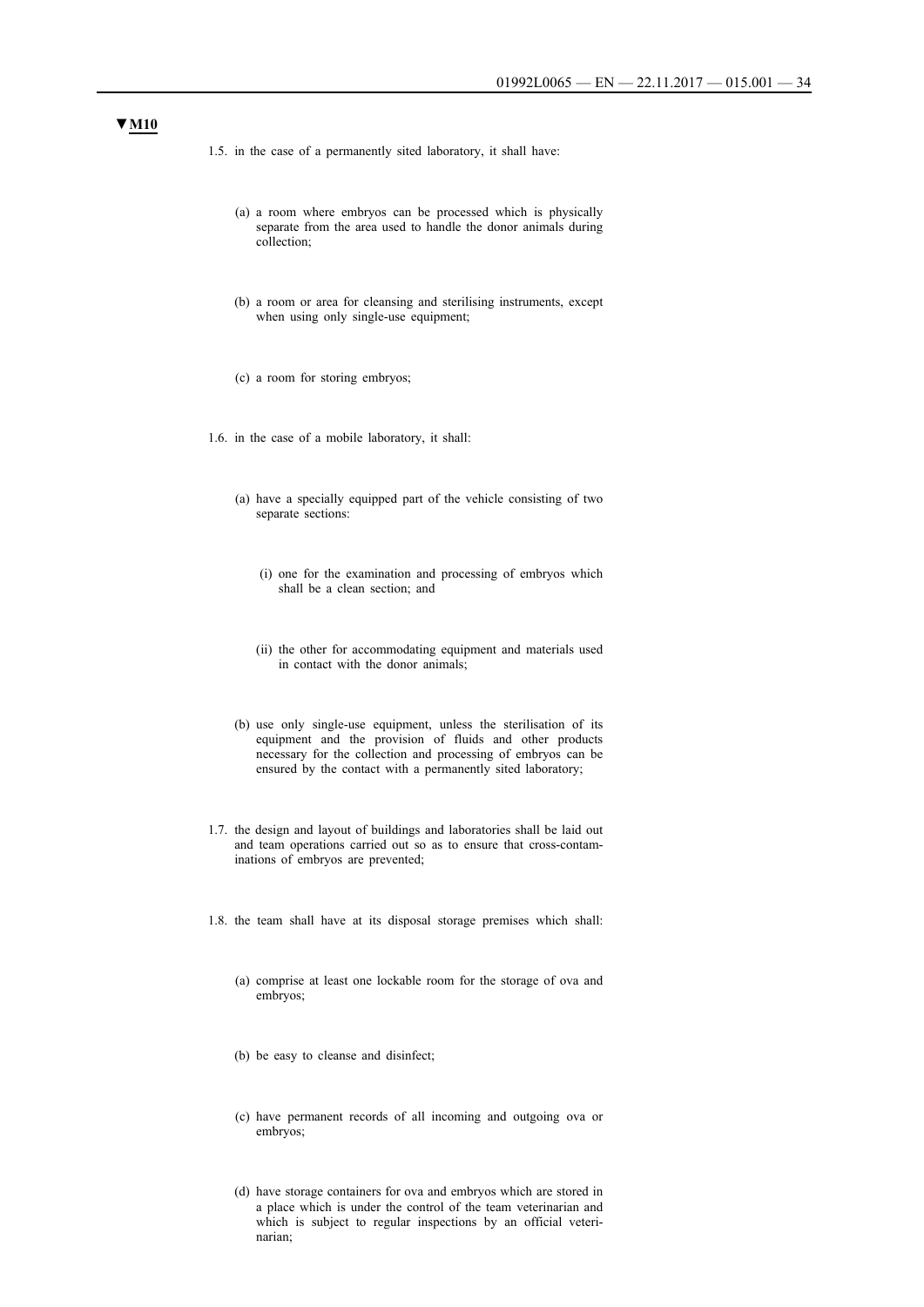- 1.9. the competent authority may authorise storage of semen in storage premises referred to in point 1.8 provided that the semen:
	- (a) meets the requirements of this Directive for either ovine and caprine species or equine species, or of Council Directive 90/429/EEC of 26 June 1990 laying down the animal health requirements applicable to intra-Community trade in and imports of semen of domestic animals of the porcine species (1) for porcine species;
	- (b) is stored for the operation of the team in separate storage containers in the premises for storing approved embryos.
- 2. In order to be given approval each embryo production team shall also comply with the following additional requirements:
	- 2.1. the team members have received adequate training on disease control and laboratory techniques, particularly in procedures for working in sterile conditions;
	- 2.2. the team shall have at its disposal a permanently sited laboratory which shall:
		- (a) have adequate equipment and facilities, including separate rooms for:
			- recovering oocytes from ovaries,
			- processing oocytes, ova and embryos,
			- storing embryos;
		- (b) have a laminar-flow or other suitable facilities where all technical operations associated with specific sterile conditions (processing of ova, embryos and semen) are conducted.

However, the centrifugation of semen may be carried out outside the laminar-flow facility or other facility, as long as full hygienic precautions are taken;

2.3. where ova and other tissues are to be collected in a slaughterhouse, it shall have at its disposal suitable equipment for the collection and transport of the ovaries and other tissues to the processing laboratory in a hygienic and safe manner.

#### CHAPTER II

#### **Conditions applicable to donor animals**

- I. *Conditions applicable to donor stallions*
	- 1. In order to be used for the collection of semen, the donor stallion shall, to the satisfaction of the centre veterinarian, meet the following requirements:
		- 1.1. it shall not show any clinical sign of an infectious or contagious disease at the time of admission and on the day the semen is collected;

 $(1)$  OJ L 224, 18.8.1990, p. 62.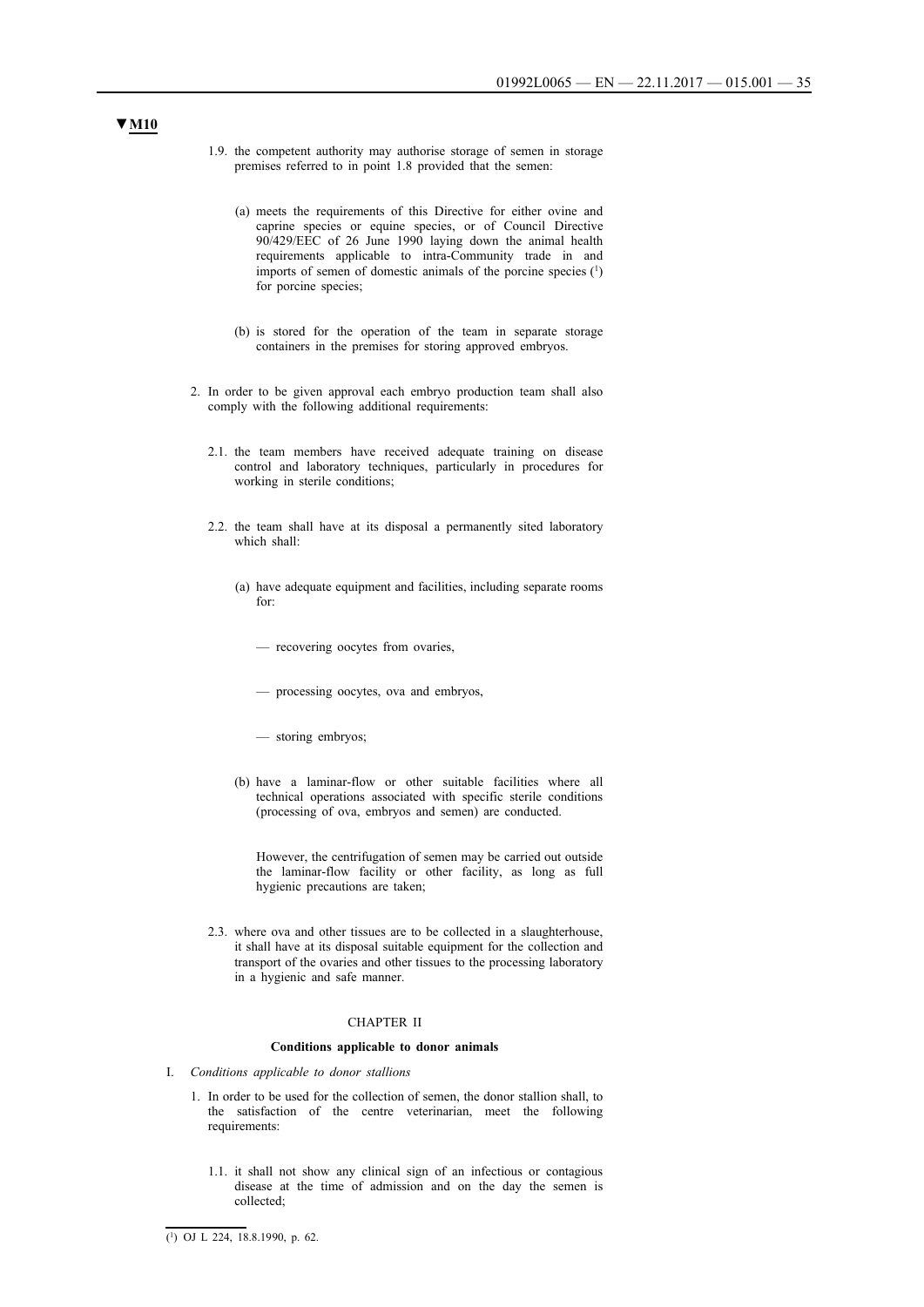- 1.2. it shall come from the territory or, in the case of regionalisation, from the part of the territory of a Member State or a third country and from a holding under veterinary supervision each of which satisfy the requirements of Directive 90/426/EEC;
- 1.3. it shall be kept for 30 days prior to the date of semen collection in holdings where no equine has shown any clinical sign of equine viral arteritis or contagious equine metritis during that period;
- 1.4. it shall not be used for natural mating during the 30 days prior to the first semen collection and during the collection period;

- 1.5. it shall be subjected to the following tests, carried out and certified in a laboratory which is recognised by the competent authority and has the tests referred to hereinafter included in its accreditation in accordance with Article 12 of Regulation (EC) No 882/2004 of the European Parliament and of the Council  $(1)$ , according to the programme provided for in point 1.6:
	- (a) an agar-gel immuno-diffusion test (Coggins test) or an ELISA for equine infectious anaemia with negative result;
	- (b) a test for the isolation of the equine arteritis virus or the detection of its genome by polymerase chain reaction (PCR) or real-time PCR carried out with negative result on an aliquot of the entire semen of the donor stallion, unless the donor stallion has reacted with negative result at a serum dilution of one in four in a serum neutralisation test for equine viral arteritis;
	- (c) an agent identification test for contagious equine metritis, carried out with negative result in each case on three specimens (swabs) taken from the donor stallion on two occasions with an interval of not less than seven days, and in no case earlier than seven days (systemic treatment) or 21 days (local treatment) after possible antimicrobial treatment of the donor stallion, from at least the following sites:
		- the penile sheath (prepuce),
		- the urethra,

— the fossa glandis.

The specimens shall be placed in transport medium with activated charcoal, such as Amies medium, before dispatch to the laboratory.

The specimens shall be subjected to at least one of the following tests:

(i) culture under microaerophilic conditions for at least 7 days for the isolation of *Taylorella equigenitalis*, set up within 24 hours after taking the specimens from the donor animal, or 48 hours where the specimens are kept cool during transport; or

<sup>(1)</sup> Regulation (EC) No 882/2004 of the European Parliament and of the Council of 29 April 2004 on official controls performed to ensure the verification of compliance with feed and food law, animal health and animal welfare rules (OJ L 165, 30.4.2004, p. 1).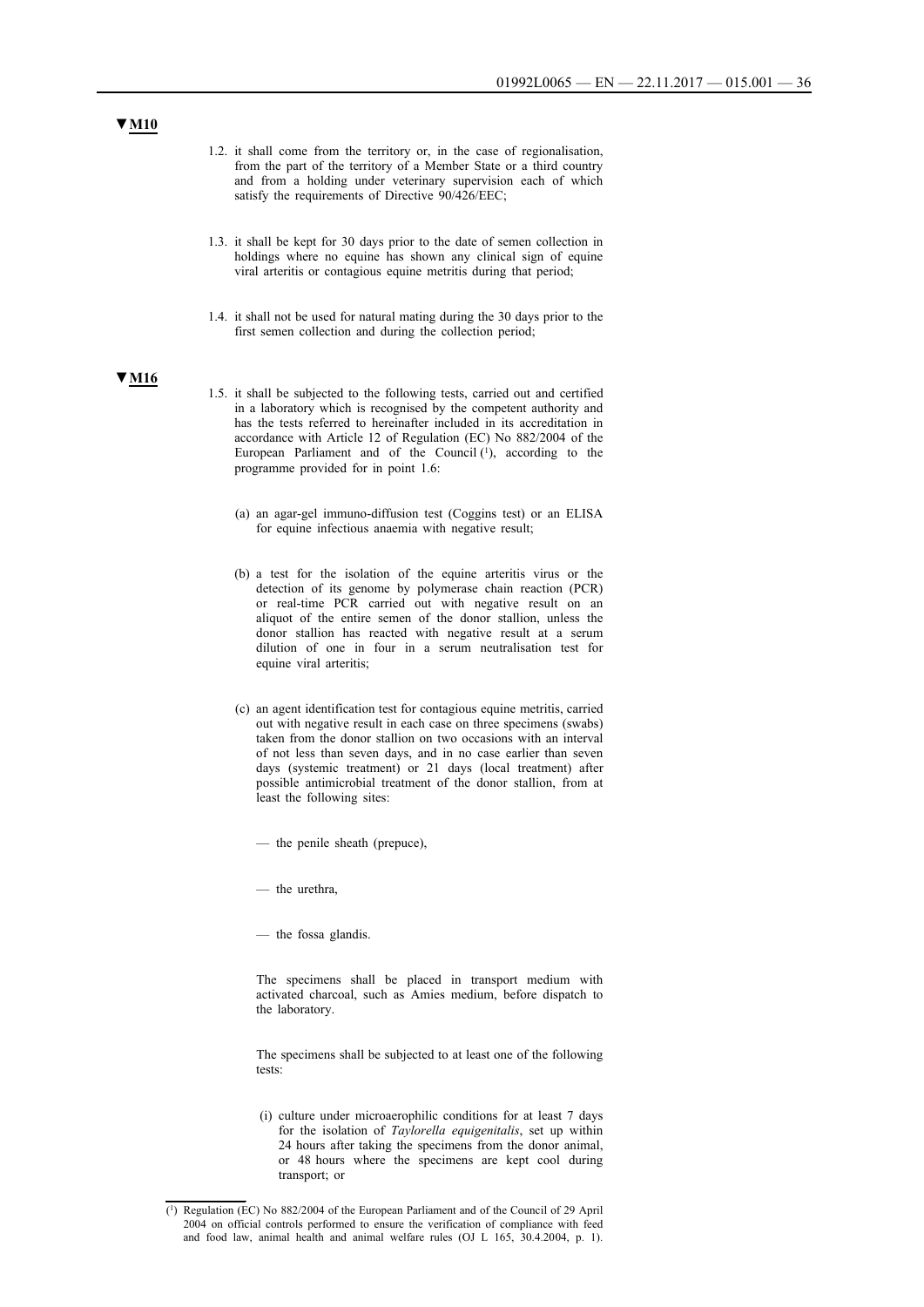(ii) polymerase chain reaction (PCR) or real-time PCR for the detection of genome of *Taylorella equigenitalis*, carried out within 48 hours after taking the specimens from the donor animal.

### **▼M10**

1.6. it shall be subjected to one of the following testing programmes:

#### **▼M16**

- (a) if the donor stallion is continuously resident on the semen collection centre for at least 30 days prior to the date of the first semen collection and during the collection period, and no equidae on the semen collection centre come into direct contact with equidae of lower health status than the donor stallion, the tests required in point 1.5 shall be carried out on samples taken from the donor stallion at least once a year at the beginning of the breeding season or prior to the first collection of semen intended for trade in fresh, chilled or frozen semen and not less than 14 days following the date of the commencement of the residence period of at least 30 days prior to the date of first semen collection;
- (b) if the donor stallion is resident on the semen collection centre for at least 30 days prior to the date of the first semen collection and during the collection period, but may leave the centre occasionally under the responsibility of the centre veterinarian for a continuous period of less than 14 days, and/or other equidae on the collection centre come into direct contact with equidae of lower health status, the tests required in point 1.5 shall be carried out as follows:
	- (i) at least once a year on samples taken from the donor stallion at the beginning of the breeding season or prior to the first collection of semen intended for trade in fresh, chilled or frozen semen and not less than 14 days following the date of the commencement of the residence period of at least 30 days prior to the date of first semen collection; and
	- (ii) during the period of collection of semen intended for trade in fresh, chilled or frozen semen as follows:
		- the test required in point  $1.5(a)$  on samples taken not more than 90 days prior to the collection of semen for trade,
		- the test required in point  $1.5(b)$  on samples taken not more than 30 days prior to the collection of semen for trade, unless the non-shedder state of a donor stallion is confirmed by virus isolation test, PCR or real-time PCR carried out on samples of an aliquot of the entire semen taken not more than 6 months prior to the collection of semen for trade and the donor stallion has reacted with positive result at a serum dilution of at least one in four in a serum neutralisation test for equine viral arteritis,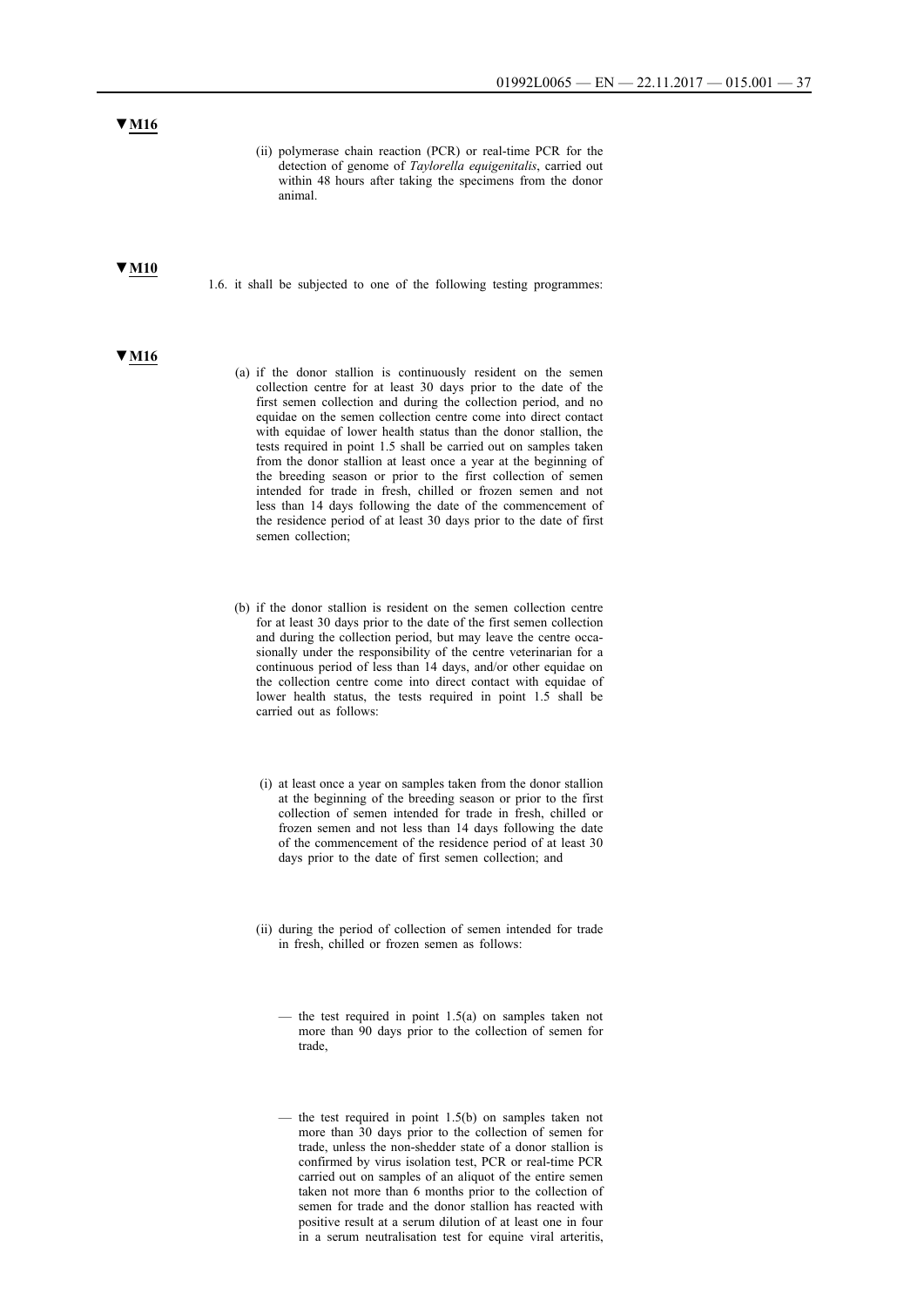- the test required in point  $1.5(c)$  on samples taken not more than 60 days prior to the collection of semen for trade, which in the case of PCR or real-time PCR may be carried out on three specimens (swabs) taken on a single occasion;
- (c) if the donor stallion does not meet the conditions in points (a) and (b) and the semen is collected for trade in frozen semen, the tests required in point 1.5 shall be carried out on samples collected from the donor stallion as follows:
	- (i) at least once a year at the beginning of the breeding season;
	- (ii) during the storage period provided for in point 1.3(b) of Section I of Chapter III and before the semen is removed from the centre or used, on samples taken not earlier than 14 days and not later than 90 days following the date of collection of the semen.

By way of derogation from point (ii) of the first subparagraph, post-collection sampling and testing for equine viral arteritis as described in 1.5(b) is not required in case the non-shedder state of a seropositive donor stallion is confirmed by virus isolation test, PCR or real-time PCR carried out with negative result on samples of an aliquot of the entire semen of the donor stallion taken twice a year at an interval of at least four months and the donor stallion has reacted with positive result at a serum dilution of at least one in four in a serum neutralisation test for equine viral arteritis.

# **▼M10**

1.7. if any of the tests provided for in point 1.5 is positive, the donor stallion shall be isolated, and the semen collected from it since the date of the last negative test shall not be subject for trade with the exception, for equine viral arteritis, of semen from every ejaculate which has undergone the equine arteritis virus isolation test with negative result.

Semen collected from all other stallions at the semen collection centre since the date when the last sample was collected that gave a negative result in one of the tests provided for in point 1.5. shall be kept in separate storage and shall not be subject for trade until the health status of the semen collection centre has been restored and the semen stored has undergone the appropriate official investigations to rule out the presence in the semen of pathogens causing diseases mentioned in point 1.5;

1.8. semen collected from stallions at a semen collection centre subject to a prohibition order in accordance with Article 4 or 5 of Directive 90/426/EEC shall be kept in separate storage and shall not be subject for trade until the health status of the semen collection centre has been restored by the official veterinarian in accordance with Directive 90/426/EEC and the semen stored has undergone the appropriate official investigations to rule out the presence in the semen of pathogens causing diseases listed in Annex A to Directive 90/426/EEC.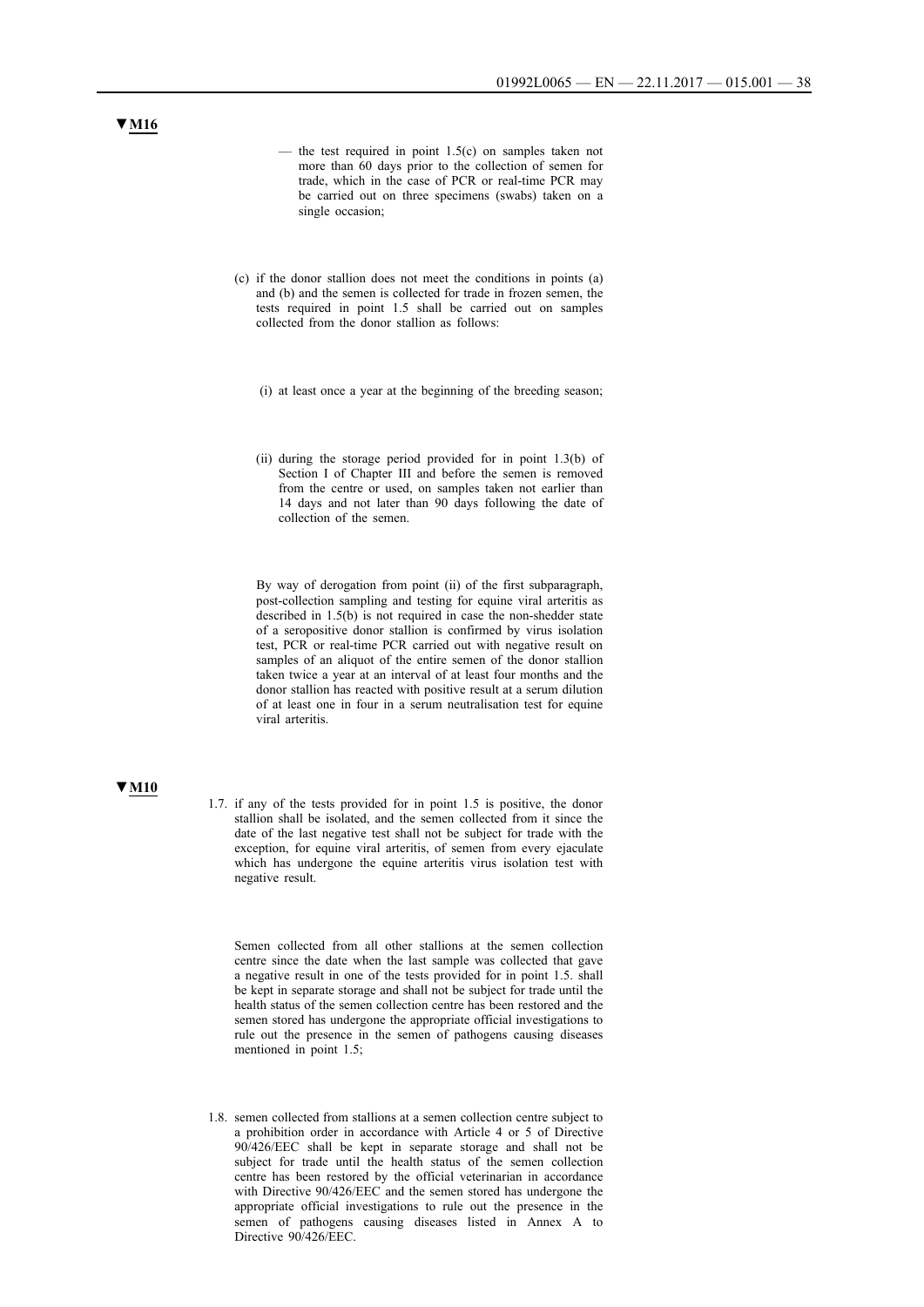- II. *Conditions applicable to male ovine and caprine donor animals*
	- 1. For all ovine and caprine animals admitted to a semen collection centre the following requirements shall apply:
		- 1.1. they have been kept in quarantine for a period of at least 28 days in accommodation specifically approved for the purpose by the competent authority, and where only animals having at least the same health status are present (quarantine accommodation);
		- 1.2. prior to their stay in the quarantine accommodation, they have belonged to an officially brucellosis-free ovine or caprine holding pursuant to Article 2 of Directive 91/68/EEC and they shall not be previously kept in a holding of a lower health status as regards brucellosis;
		- 1.3. they come from a holding where during the 60 days prior to their stay in the quarantine accommodation they have undergone a serological test for contagious epidydimitis (*B. ovis*) carried out in accordance with Annex D to Directive 91/68/EEC or any other test with an equivalent documented sensitivity and specificity;
		- 1.4. they have undergone the following tests carried out on a blood sample collected within the 28 days preceding the commencement of the period of quarantine specified in point 1.1, with negative results in each case, except for the test for Border disease referred to in point  $(c)(ii)$ :
			- (a) for brucellosis (*B. melitensis*), a serological test carried out in accordance with Annex C to Directive 91/68/EEC;
			- (b) for contagious epidydimitis (*B. ovis*), a serological test carried out in accordance with Annex D to Directive 91/68/EEC, or any other test with an equivalent documented sensitivity and specificity;
			- (c) for Border disease:
				- (i) a virus isolation test or a test for virus antigen; and
				- (ii) a serological test to determine the presence or absence of antibodies (antibody test).

The competent authority may authorise that the tests referred to in this point are carried out on samples collected in the quarantine accommodation. If such authorisation is granted, the period of quarantine referred to in point 1.1 shall not commence before the date of sampling. However, if any of the tests referred to in this point prove positive, the animal concerned shall be immediately removed from the quarantine accommodation. In the event of group isolation, the quarantine period referred to in point 1.1 shall not commence for the remaining animals until the animal which tested positive has been removed;

- 1.5. they have undergone the following tests carried out on samples taken during the period of quarantine specified in point 1.1, and at least 21 days after being admitted to the quarantine accommodation, with negative results:
	- (a) for brucellosis (*B. melitensis*), a serological test carried out in accordance with Annex C to Directive 91/68/EEC;
	- (b) for contagious epidydimitis (*B. ovis*), a serological test carried out in accordance with Annex D to Directive 91/68/EEC, or any other test with an equivalent documented sensitivity and specificity;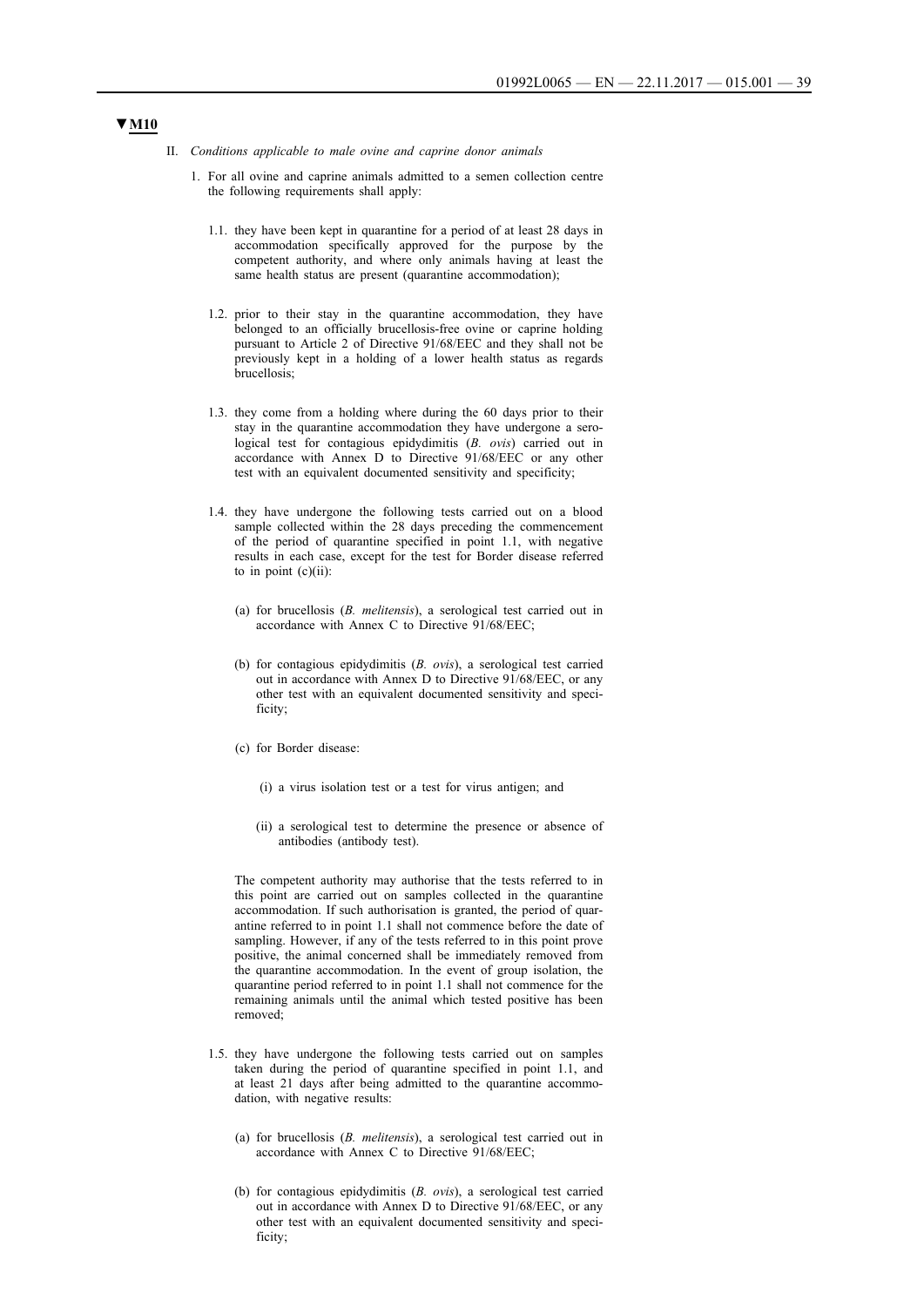1.6. they have undergone the tests for Border disease referred in points  $1.4(c)(i)$  and (ii) carried out on the blood samples taken during the period of quarantine specified in point 1.1, and at least 21 days after being admitted to the quarantine accommodation.

Any animal (seronegative or seropositive) shall only be allowed entry to the semen collection centre if no sero-conversion occurs in animals which tested seronegative before the day of entry into the quarantine accommodation.

If sero-conversion occurs, all animals that remain seronegative shall be kept in quarantine over a prolonged time, until there is no more sero-conversion in the group for a period of three weeks from the day the sero-conversion occurred.

Serologically positive animals shall be allowed entry into the semen collection centre subject to a negative result in a test referred in point  $1.4(c)(i)$ .

- 2. Animals shall only be admitted to the semen collection centre with the express permission of the centre veterinarian. All movements into and out of the semen collection centre shall be recorded.
- 3. No animals admitted to the semen collection centre shall show any clinical sign of disease on the date of admission.

All animals shall, without prejudice to point 4, have come from quarantine accommodation, which on the day of dispatch of the animals to the semen collection centre complies with the following conditions:

- (a) it is situated in an area in which there has been no outbreak of footand-mouth disease for the past 30 days within a 10 kilometre radius;
- (b) it has for the past three months been free from foot-and-mouth disease and brucellosis;
- (c) it has for the past 30 days been free from compulsory notifiable diseases as defined in Article 2(b)(6) of Directive 91/68/EEC.
- 4. Provided, that the conditions set out in point 3 are complied with and the routine tests referred to in point 5 have been carried out during 12 months prior to the movement of the animals, animals may be moved from one approved semen collection centre to another of equal health status, without isolation or testing if the transfer is direct. The animal in question must not come into direct or indirect contact with cloven-hoofed animals of a lower health status and the means of transport used shall be disinfected before use. If an animal is moved from one semen collection centre to a semen collection centre in another Member State that movement shall be carried out in accordance with Directive 91/68/EEC.
- 5. All ovine and caprine animals kept at an approved semen collection centre shall be subjected at least once every calendar year to the following tests, with negative results:
	- (a) for brucellosis (*B. melitensis*), a serological test carried out in accordance with Annex C to Directive 91/68/EEC;
	- (b) for contagious epidydimitis (*B. ovis*) a serological test carried out in accordance with Annex D to Directive 91/68/EEC, or any other test with an equivalent documented sensitivity and specificity;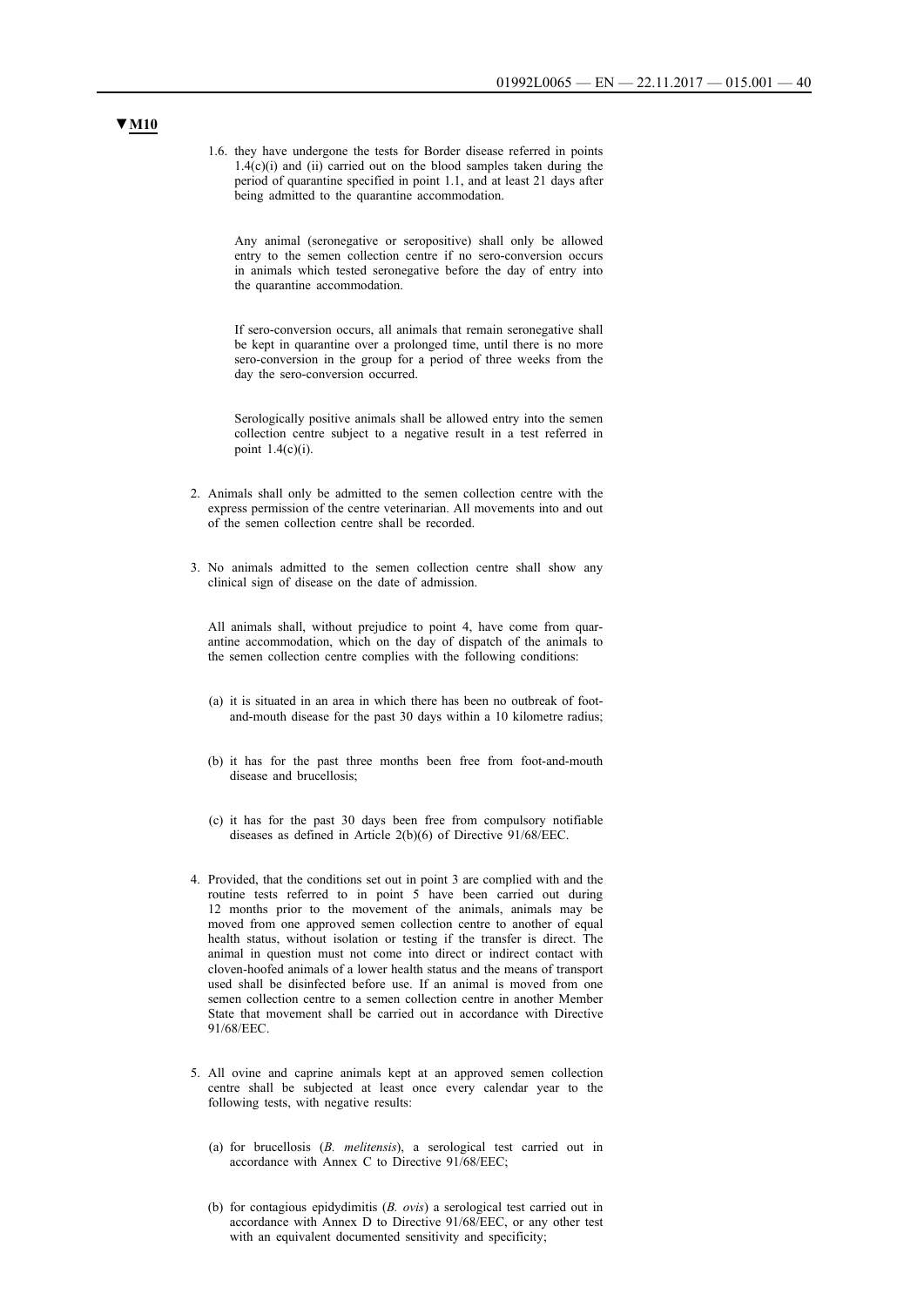- (c) for Border disease, the antibody test referred to in point  $1.4(c)(ii)$ which is applied only to seronegative animals.
- 6. All tests referred to in this section shall be carried out by an approved laboratory.
- 7. If any of the tests described in point 5 is positive, the animal shall be isolated and the semen collected from it since the date of the last negative test shall not be subject for trade.

The animal referred to in the first paragraph shall be removed from the centre, except in the case of Border disease, in which case the animal shall be subjected with negative result to a test referred in point  $1.4(c)(i)$ .

Semen collected from all other animals at the semen collection centre since the date when the last sample was collected that gave a negative result in one of the tests described in point 5 shall be kept in separate storage and shall not be subject for trade until the health status of the semen collection centre has been restored and the semen stored has undergone the appropriate official investigations to rule out the presence in the semen of pathogens causing diseases mentioned in point 5.

- 8. Semen shall be obtained from animals which:
	- (a) show no clinical signs of disease on the date the semen was collected;
	- (b) during the 12 months prior to the date of the collection of the semen:
		- (i) either have not been vaccinated against foot-and-mouth disease; or
		- (ii) have been vaccinated against foot-and-mouth disease at least 30 days prior to the collection, in which case 5 % (with a minimum of five straws) of each semen collection shall be submitted to a virus isolation test for foot-and-mouth disease with negative results;
	- (c) have been kept at an approved semen collection centre for a continuous period of at least 30 days prior to the date of collection of the semen, in the case of collection of fresh semen;
	- (d) meet the requirements laid down in Articles 4, 5 and 6 of Directive 91/68/EEC;
	- (e) if kept on holdings referred to in the first indent of Article 11(2), had undergone with negative results during the 30 days prior to the date of collection of the semen:
		- (i) a serological test for brucellosis (*B. melitensis*) carried out in accordance with Annex C to Directive 91/68/EEC;
		- (ii) a serological test for contagious epididymitis (*B. ovis*) carried out in accordance with Annex D to Directive 91/68/EEC, or any other test with an equivalent documented sensitivity and specificity;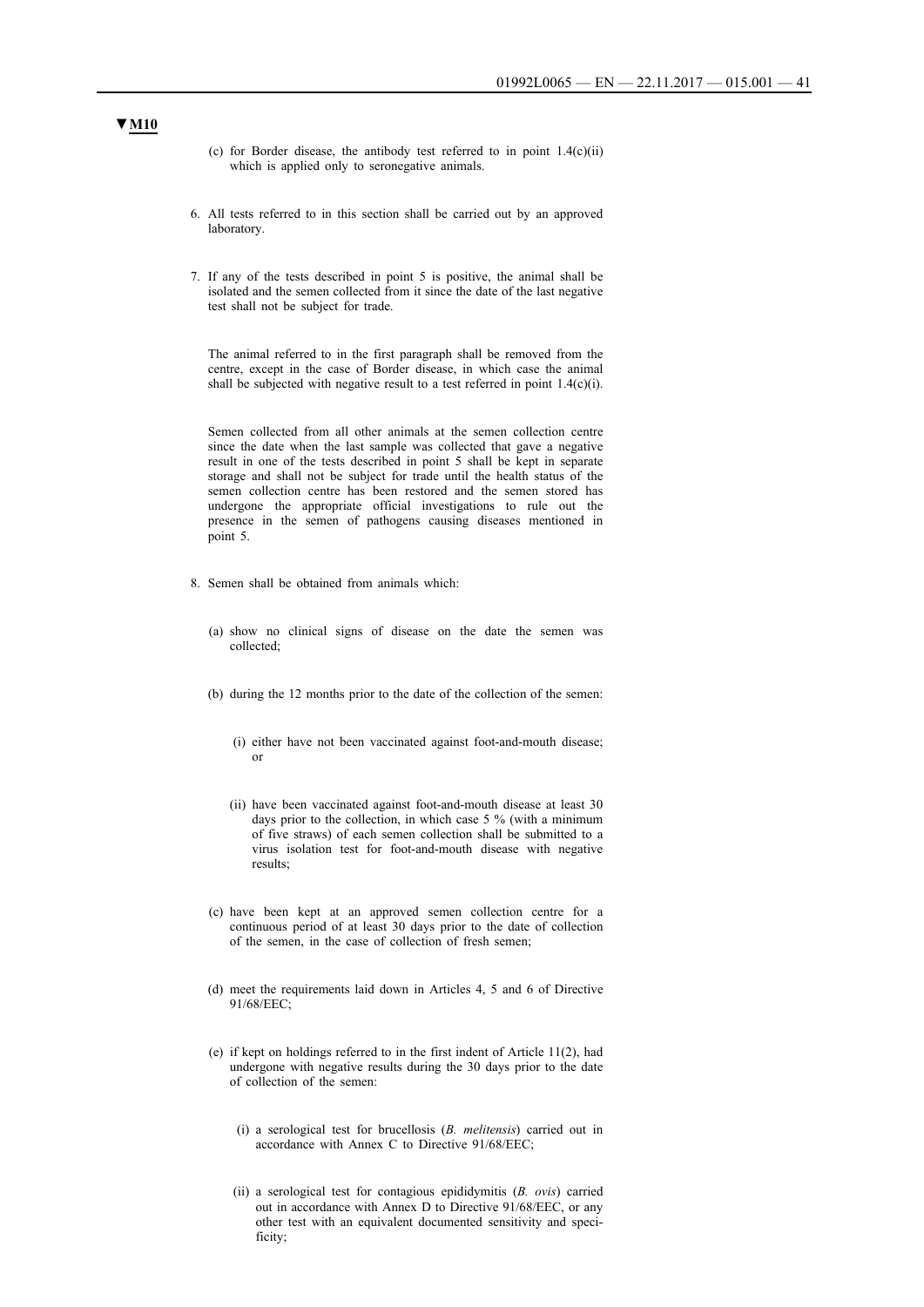(iii) a test for the Border disease virus;

- (f) shall not be used for natural breeding during at least 30 days prior to the date of first semen collection and between the date of the first sample referred to in points 1.5 and 1.6 or in point (e) and until the end of the collection period.
- 9. Semen collected from male ovine and caprine donor animals at a semen collection centre or holding referred to in first indent of Article 11(2) subject to a prohibition on animal health grounds in accordance with Article 4 of Directive 91/68/EEC shall be kept in separate storage and shall not be subject for trade until the health status of the semen collection centre or the holding has been restored by the official veterinarian in accordance with Directive 91/68/EEC and the semen stored has undergone the appropriate official investigations to rule out the presence in the semen of pathogens causing diseases listed in Annex B(I) to Directive 91/68/EEC.

#### CHAPTER III

#### **Requirements applicable to semen, ova and embryos**

- I. *Conditions for the collection, processing, preservation, storage and transport of semen*
	- 1.1. Where, without prejudice to Directive 2001/82/EC of the European Parliament and of the Council  $(1)$ , antibiotics or a mixture of antibiotics are added with a bactericidal activity at least equivalent to that of the following mixtures in each ml of semen: gentamicin (250 μg), tylosin (50 μg), lincomycin-spectinomycin (150/300 μg); penicillin (500 IU), streptomycin (500 μg), lincomycin-spectinomycin (150/300 μg); or amikacin (75 μg), divekacin (25 μg), the names of the antibiotics added and their concentration shall be stated in the health certificate referred to in the fourth indent of Article 11(2).
	- 1.2. All instruments used for the collection, processing, preservation or freezing of semen shall be either disinfected or sterilised as appropriate before use, except for single-use instruments.
	- 1.3. Frozen semen shall:
		- (a) be placed and stored in storage containers:
			- (i) which have been cleansed and disinfected or sterilised before use, or are single-use containers;
			- (ii) with a cryogenic agent; which shall not be previously used for other products of animal origin;
		- (b) prior to dispatch or use, be stored in approved conditions for a minimum period of 30 days from the date of collection.
	- 1.4. Semen to be subject for trade shall:
		- (a) be transported to the Member State of destination in transport containers which have been cleansed and disinfected or sterilised before use, or are single-use containers, and which have been sealed and numbered prior to dispatch from the approved semen collection or storage centres;

### $\overline{(^1)}$  OJ L 311, 28.11.2001, p. 1.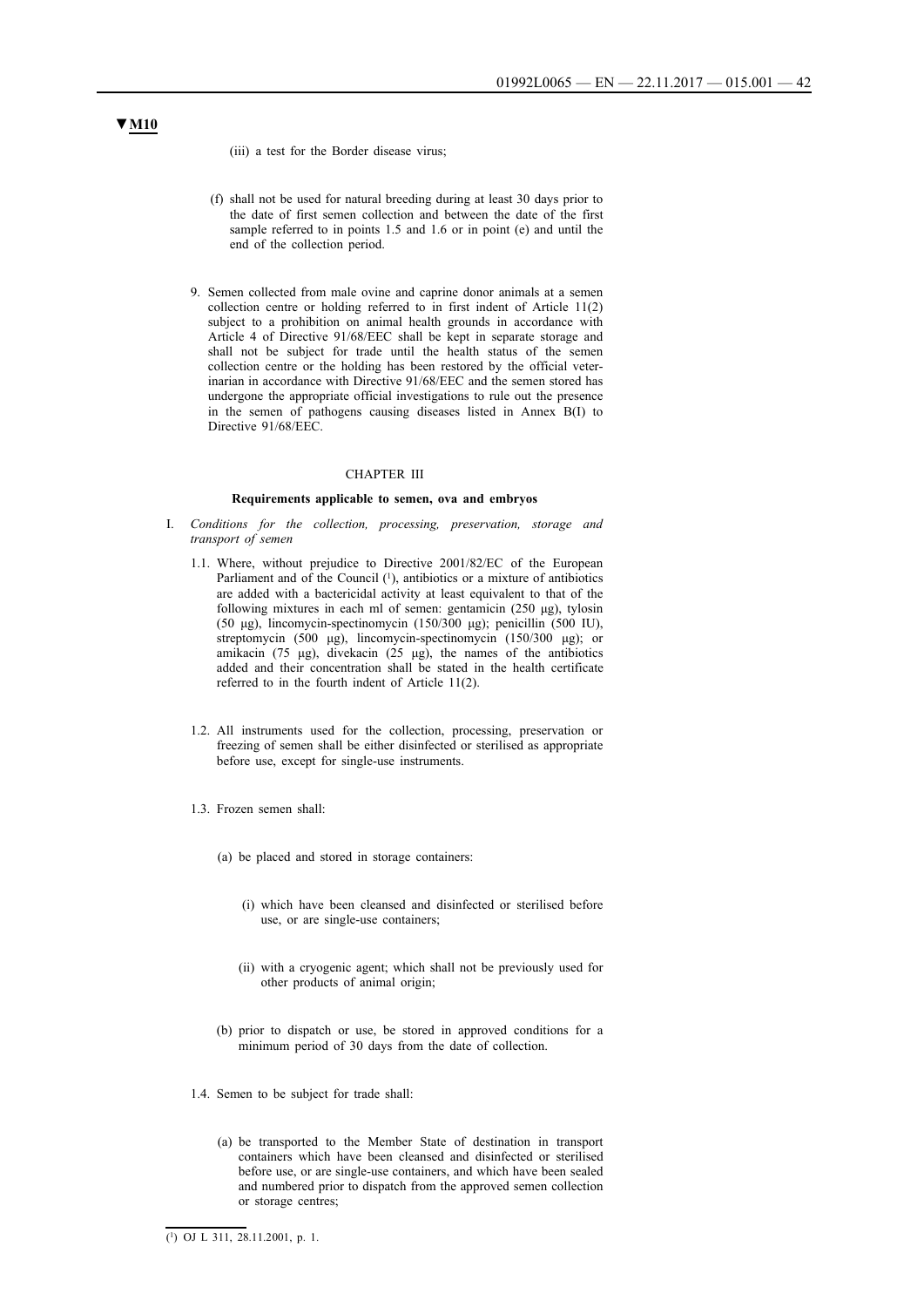- (b) be marked in such a way that the number on the straws or other packages coincides with the number on the health certificate referred to in the fourth indent of Article 11(2) and with the container in which they are stored and transported.
- II. *Conditions for ova and embryos*
	- 1. Collection and processing of *in vivo* derived embryos

*In vivo* derived embryos shall be conceived as a result of artificial insemination with semen meeting the requirements of this Directive and shall be collected, processed and preserved in accordance with the following:

- 1.1. Embryos shall be collected and processed by an approved embryo collection team, without coming into contact with any other batch of embryos not complying with the requirements of this Directive.
- 1.2. Embryos shall be collected in a place, which is separated from other parts of the premises or holding where the embryo is collected and which shall be in good repair and constructed with materials which permit its effective and easy cleansing and disinfection.
- 1.3. Embryos shall be processed (examined, washed, treated and placed in identified and sterile straws, ampoules or other packages) in either a permanently sited laboratory or a mobile laboratory, which, as regards susceptible species, is situated in an area in which there has been no outbreak of foot-and-mouth disease for the past 30 days within a 10 kilometre radius.
- 1.4. All equipment used to collect, handle, wash, freeze and store embryos shall either be sterilised or properly cleansed and disinfected prior to use according to the IETS Manual (1), or be singleuse equipment.
- 1.5. Any biological product of animal origin used in the media and solutions for collection, processing, washing or storage of embryos shall be free of pathogenic micro-organisms. Media and solutions used in the collection, freezing and storage of embryos shall be sterilised by approved methods according to the IETS Manual and handled in such a manner as to ensure that sterility is maintained. Antibiotics might be added, when appropriate, to collection, processing, washing and storage media according to the IETS Manual.
- 1.6. The cryogenic agents used for preservation or storage of embryos shall not be previously used for other products of animal origin.
- 1.7. Each embryo straw, ampoule or other package shall be clearly identified by labels according to the standardised system according to the IETS Manual.

<sup>(1)</sup> Manual of the International Embryo Transfer Society — A procedural guide and general information for the use of embryo transfer technology emphasising sanitary procedures, published by the International Embryo Transfer Society, 1111 North Dunlap Avenue, Savoy, Illinois 61874 USA (http://www.iets.org/).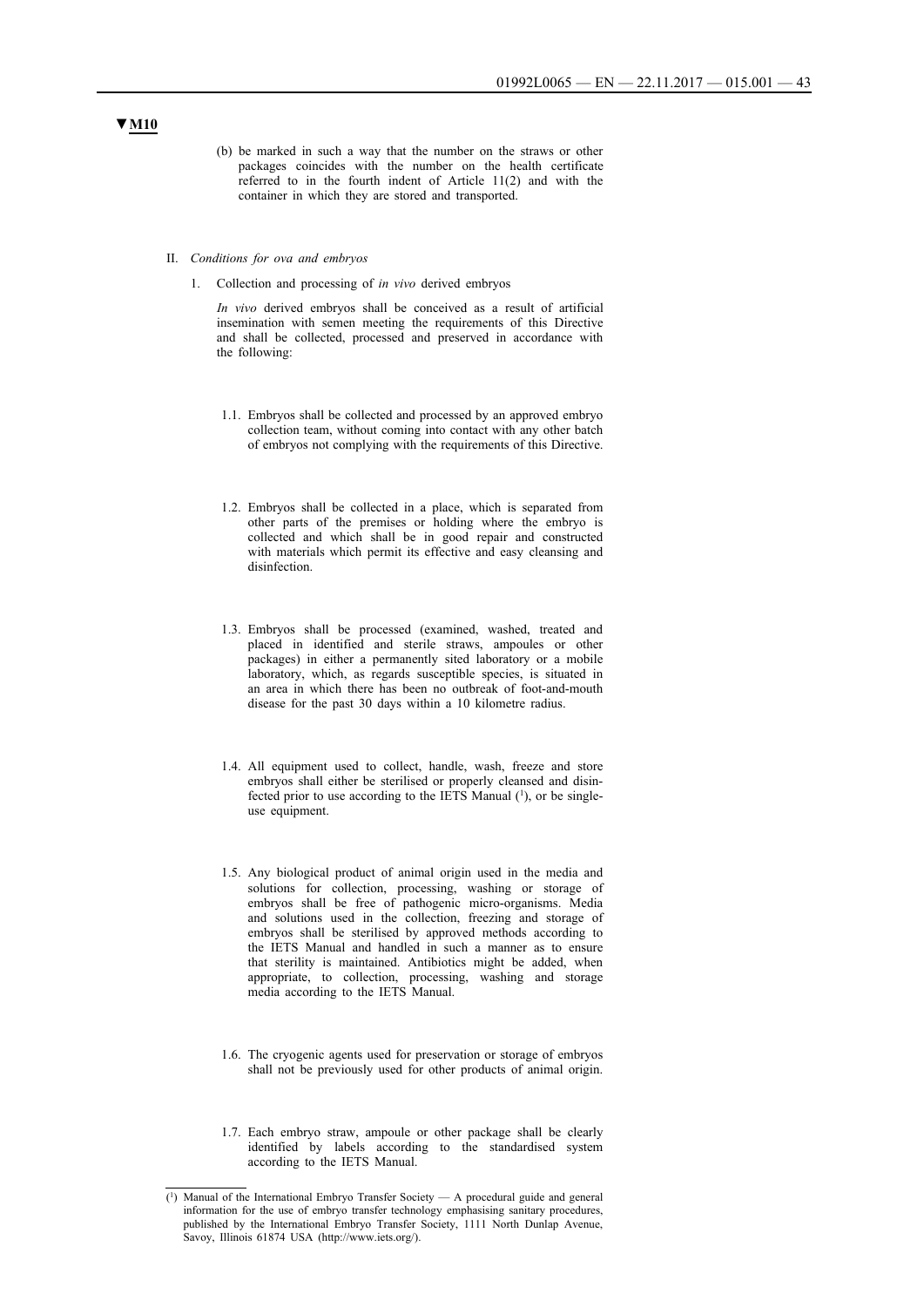| V M16 |                                                                                                                                                                                                                                                                                                                                                                                                  |
|-------|--------------------------------------------------------------------------------------------------------------------------------------------------------------------------------------------------------------------------------------------------------------------------------------------------------------------------------------------------------------------------------------------------|
|       | 1.8. The embryos shall be washed and have an intact zona pellucida,<br>or the embryonic capsule in case of equine embryos, before and<br>immediately after washing. In accordance with the IETS Manual,<br>the standard washing procedure shall be modified to include ad-<br>ditional washes with the enzyme trypsin where recommended for<br>the inactivation or removal of certain pathogens. |
| V M10 | 1.9. Embryos from different donor animals shall not be washed<br>together.                                                                                                                                                                                                                                                                                                                       |
| V M16 | 1.10. The <i>zona pellucida</i> of each embryo, or the embryonic capsule in<br>case of equine embryos, shall be examined over its entire surface<br>area at not less than $50 \times$ magnification and certified to be intact<br>and free of adherent material.                                                                                                                                 |
| ' M10 | 1.11. Embryos of a batch that has successfully undergone the examina-<br>tion set out in point 1.10 shall be placed in a sterile straw,<br>ampoule or other package marked in accordance with point 1.7<br>which shall be sealed immediately.                                                                                                                                                    |
|       | 1.12. Each embryo shall, where appropriate, be frozen as soon as<br>possible and stored in a place which is under the control of the<br>team veterinarian.                                                                                                                                                                                                                                       |
|       | 1.13. Each embryo collection team shall submit for official examination<br>for bacterial and viral contamination routine samples of non-<br>viable embryos or ova, flushing fluids or washing fluids<br>resulting from its activities according to the IETS Manual.                                                                                                                              |
|       | 1.14. Each embryo collection team shall keep a record of its activities<br>in respect of embryo collection for a period of two years after the<br>embryos have been the subject of trade or import, including:                                                                                                                                                                                   |
|       | (a) the breed, age and individual identification of the donor<br>animals concerned;                                                                                                                                                                                                                                                                                                              |
|       | (b) the place of collection, processing and storage of embryos<br>collected by the team;                                                                                                                                                                                                                                                                                                         |
|       | (c) the identification of the embryos together with details of the<br>consignee of the shipment.                                                                                                                                                                                                                                                                                                 |

2. Collection and processing of ova, ovaries and other tissues, with the aim of producing *in vitro* derived embryos

The conditions set out in points 1.1 to 1.14 shall apply *mutatis mutandis* to the collection and processing of ova, ovaries and other tissues for use in *in vitro* fertilisation and/or *in vitro* culture. In addition, the following shall apply: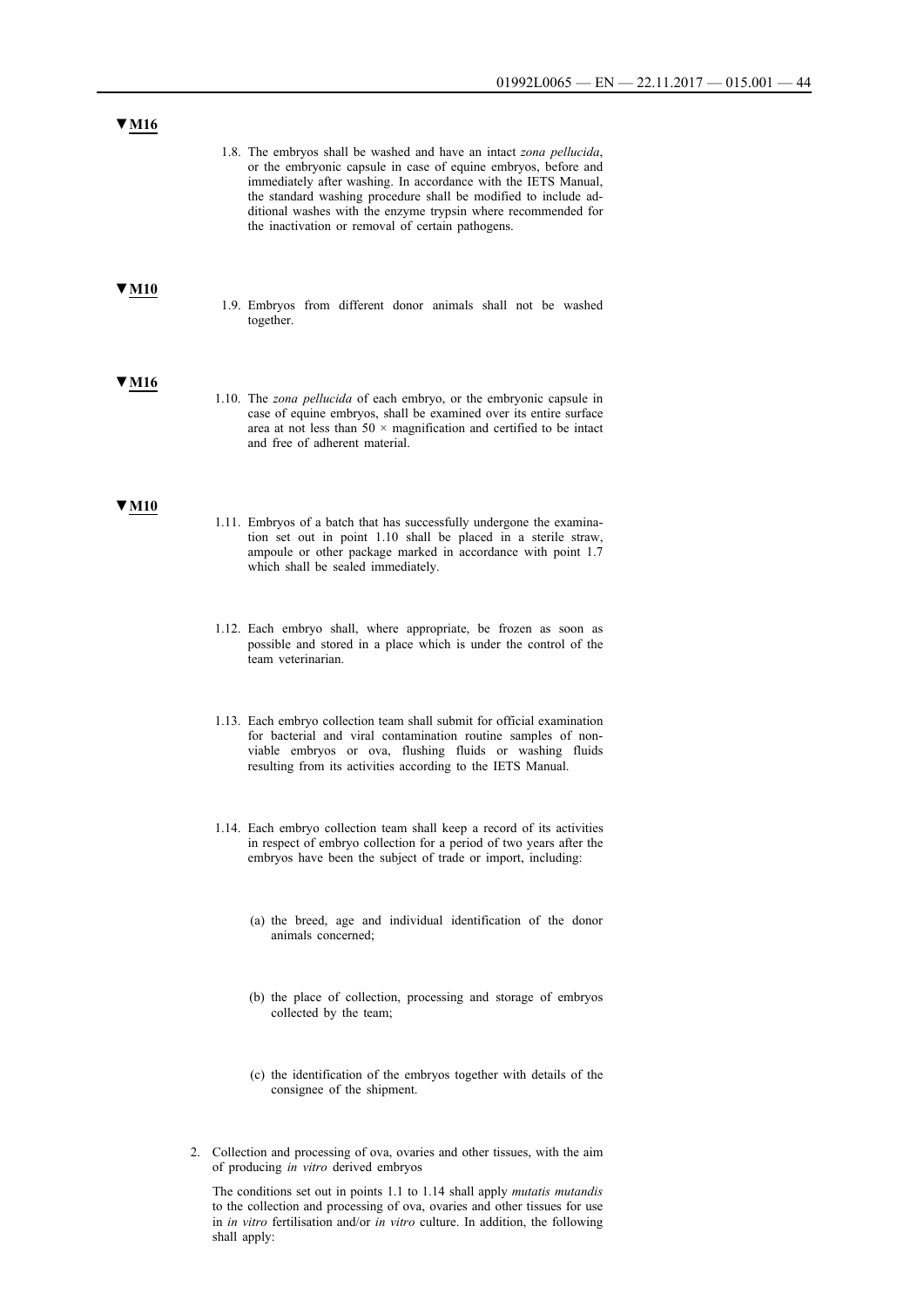- 2.1. The competent authority shall have knowledge of, and authority over, the holding(s) of origin of the donor animals.
- 2.2. When ovaries and other tissues are collected at a slaughterhouse, either from individual animals or from batches of donors (batch collection), the slaughterhouse shall be officially approved in accordance with Regulation (EC) No 854/2004 of the European Parliament and of the Council of 29 April 2004 laying down specific rules for the organisation of official controls on products of animal origin intended for human consumption  $(1)$  and under the supervision of a veterinarian whose responsibility it is to ensure that *ante-mortem* and *post-mortem* inspections of potential donor animals are carried out and to certify them to be free of signs of the relevant contagious diseases transmissible to animals. The slaughterhouse shall, as regards susceptible species, be situated in an area in which there has been no outbreak of foot-and-mouth disease for the past 30 days within a 10 kilometre radius.
- 2.3. Batches of ovaries shall not be brought into the processing laboratory until *post-mortem* inspection of donor animals is completed.
- 2.4. Equipment for removal and transport of ovaries and other tissues shall be cleansed and disinfected or sterilised before use and exclusively used for these purposes.
- 3. Processing of *in vitro* derived embryos

The conditions laid down in points 1.1 to 1.14 shall apply *mutatis mutandis* to the processing of *in vitro* derived embryos. In addition, the following shall apply:

- 3.1. *In vitro* derived embryos shall be conceived as a result of *in vitro* fertilisation with semen meeting the requirements of this Directive.
- 3.2. After the *in vitro* culture period is completed but prior to freezing, storage and transport of the embryos, they shall be washed and undergo the treatments referred to in points 1.8, 1.10 and 1.11.
- 3.3. Embryos from different donor animals, in the case of individual animal recovery, or from different batch collections shall not be washed together.
- 3.4. Embryos from different donor animals, in the case of individual animal recovery, or from different batch collections shall not be stored in the same straw, ampoule or other package.
- 4. Processing of micromanipulated embryos

Prior to any micromanipulation which compromises the integrity of the *zona pellucida*, all embryos or ova shall be collected and processed according to the sanitary conditions set out in points 1, 2 and 3. In addition, the following conditions shall apply:

 $(1)$  OJ L 139, 30, 4, 2004, p. 206.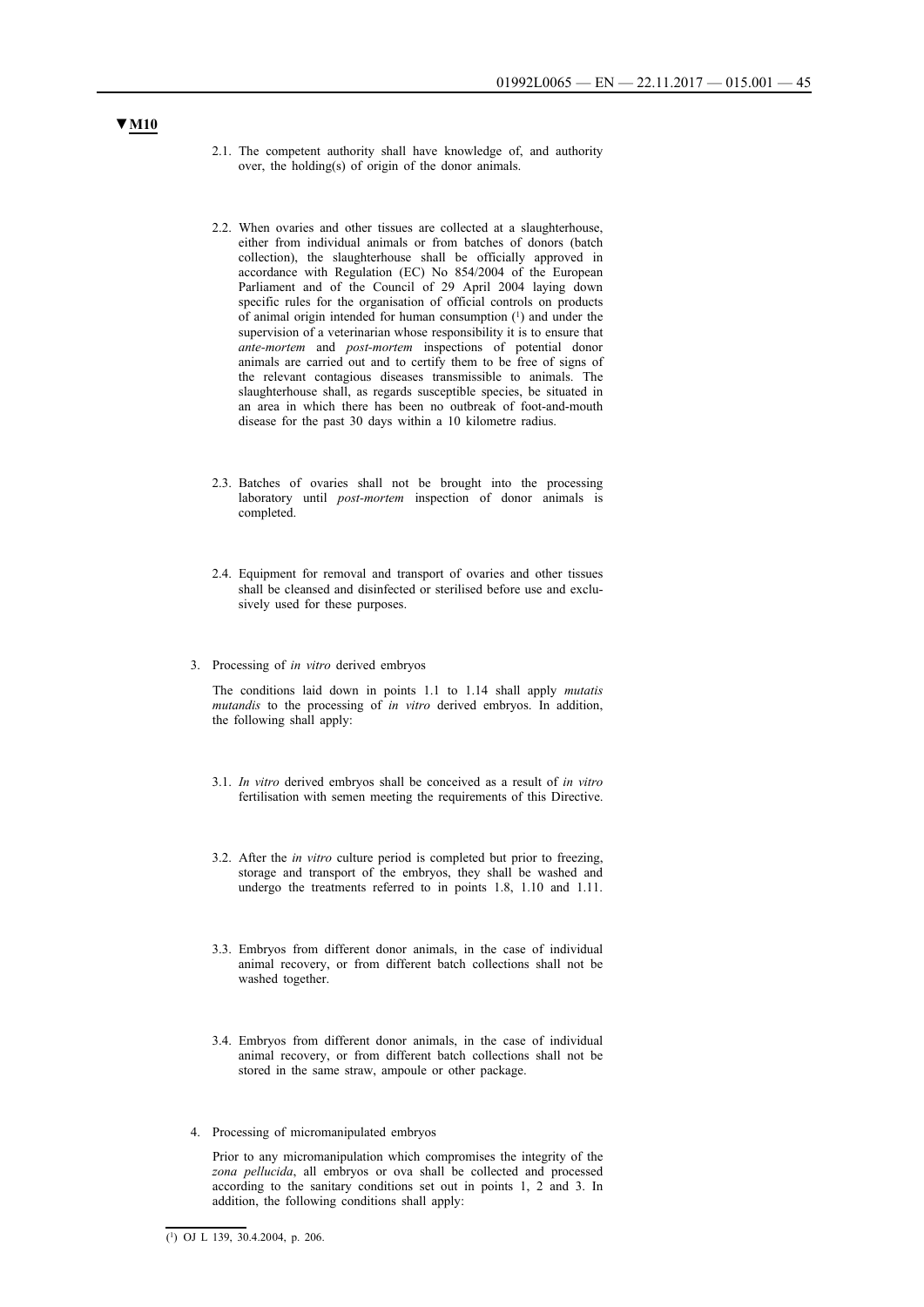- 4.1. Where micromanipulation of the embryo which involves penetration of the *zona pellucida* is carried out, this shall be done in suitable laboratory facilities under supervision of an approved team veterinarian.
- 4.2. Each embryo collection team shall keep records of its activities according to point 1.14, including details of micromanipulation techniques which involve penetration of the *zona pellucida* and which have been performed on the embryos. In the case of embryos derived by *in vitro* fertilisation, the identification of the embryos may be done on the basis of a batch, but shall contain details of the date and place of collection of ovaries and/or ova. It shall also be possible to identify the holding of origin of the donor animals.
- 5. Storage of embryos
	- 5.1. Each embryo collection and production teams shall ensure that the embryos are stored at suitable temperatures in storage premises referred to in point 1.8 of Section III of Chapter I.
	- 5.2. Frozen embryos shall, prior to dispatch, be stored in approved conditions for a minimum period of 30 days from the date of their collection or production.
- 6. Transport of embryos
	- 6.1. Embryos to be subject for trade shall be transported to the Member State of destination in containers which have been cleansed and disinfected or sterilised before use, or are single-use containers, and which have been sealed and numbered prior to dispatch from the approved storage premises.
	- 6.2. The straws, ampoules or other packages shall be marked in such a way that the number on the straws, ampoules or other packages coincides with the number on the health certificate referred to in the third indent of Article 11(3) and with the container in which they are stored and transported.

#### CHAPTER IV

#### **Requirements applicable to donor females**

- 1. Donor females shall only be used for the collection of embryos or ova if they and the holdings from which they originate meet, to the satisfaction of the official veterinarian, the requirements of the relevant Directives on intra-Union trade in live animals for breeding and production for the species concerned.
- 2. In addition to the requirements laid down in Directive 64/432/EEC, donor females of porcine species shall, except *in vivo* derived embryos subject to a trypsin treatment, comply with the requirements for Aujeszky's disease laid down in accordance with Article 9 or 10 of that Directive.
- 3. The provisions of Directive 91/68/EEC shall apply to donor females of ovine and caprine species.